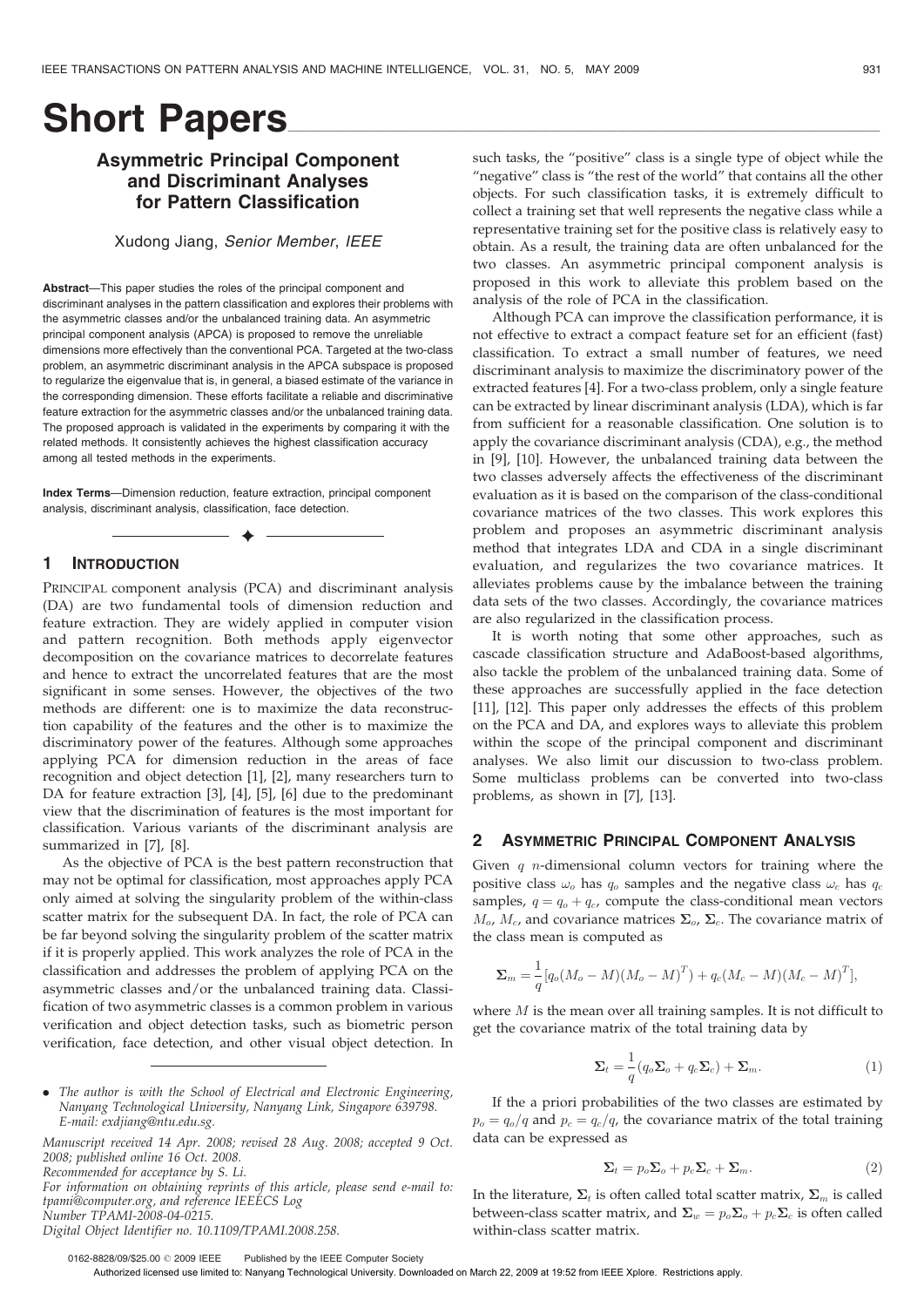PCA applies eigen-decomposition on  $\Sigma_t$ , i.e.,  $\Sigma_t = \Phi \Lambda \Phi^T$ , and<br>the m eigenvectors  $\Phi \Phi \in \mathbb{R}^{n \times m}$  corresponding to the m keeps the *m* eigenvectors  $\Phi_m$ ,  $\Phi_m \in \mathbb{R}^{n \times m}$ , corresponding to the *m*<br>largest eigenvalues. An *n*-dimensional pattern vector *Y* is translargest eigenvalues. An *n*-dimensional pattern vector  $X$  is transformed to an *m*-dimensional feature vector  $\hat{X}$  by  $\hat{X} = \Phi_n^T X$ ,  $m < n$ .<br>Since PCA is optimal for the pattern reconstruction but not Since PCA is optimal for the pattern reconstruction but not necessarily optimal for classification, people turn to the DA where PCA is applied only to solve the singularity problem of  $\mathbf{\Sigma}_w$  before applying DA.

In fact, the role of PCA in the classification is far beyond the low-dimensional data representation or solving the singularity problem of  $\mathbf{\Sigma}_{w}$ . For a quantitative analysis of the role of PCA in the classification, we model the class-conditional distributions by multivariate Gaussian density functions. The Bayes optimal decision rule detects a positive sample  $X$  if

$$
(X - M_c)^T \Sigma_c^{-1} (X - M_c) - (X - M_o)^T \Sigma_o^{-1} (X - M_o) > b,
$$
 (3)

where  $b = \ln(|\mathbf{\Sigma}_o|/|\mathbf{\Sigma}_c|) + 2(\ln p_c - \ln p_o)$ . After applying eigen-<br>decomposition the Bayes decision rule (3) is simplified as decomposition, the Bayes decision rule (3) is simplified as

$$
\sum_{k=1}^{n} \frac{g_k^2}{\lambda_k^c} - \sum_{k=1}^{n} \frac{h_k^2}{\lambda_k^o} > b,\tag{4}
$$

where  $g_k$  is the projection of  $(X - M_c)$  on the eigenvector  $\Phi_k^c$ <br>corresponding to the eigenvalue  $\lambda^c$  of  $\Sigma$  and  $h_i$  is the projection of corresponding to the eigenvalue  $\lambda_k^c$  of  $\Sigma_c$  and  $h_k$  is the projection of  $(X - M_o)$  on the eigenvector  $\Phi_k^o$  corresponding to the eigenvalue  $\lambda_k^o$ of  $\Sigma_o$ .

However, a lot of approaches [13], [14], [15], [16], [17], [18] for visual object detection and recognition tasks modify the above optimal decision rule into

$$
\sum_{k=1}^{m} \frac{g_k^2}{\lambda_k^c} + \sum_{k=m+1}^{n} \frac{g_k^2}{\rho_c} - \sum_{k=1}^{m} \frac{h_k^2}{\lambda_k^o} - \sum_{k=m+1}^{n} \frac{h_k^2}{\rho_o} > b,\tag{5}
$$

which replaces the  $n - m$  smallest eigenvalues of both classes by<br>two constants e and e respectively and often  $m \ll n$ . It is worth two constants  $\rho_c$  and  $\rho_o$ , respectively, and often  $m \ll n$ . It is worth exploring why the decision rule (5) may outperform (3) or (4).

Eigenvalue  $\lambda_k^c$  or  $\lambda_k^o$  is the variance of the positive or negative training samples projected on the eigenvector  $\Phi_k^c$  or  $\Phi_k^o$ . It is an estimate of the class true (ensemble) variance based on the available training data. If the eigenvalues deviate from the ensemble variances, the decision rule (3) or (4) overfits the training samples, and hence, leads to a poor generalization on the novel testing data. This problem will become very severe if some eigenvalues largely deviate from the ensemble variances.

Fig. 1 plots an eigenspectrum ( $\lambda_k^o$  sorted in descending order) obtained from 2,000 face images of size  $20 \times 20$  and the variances  $v_k^o$  of other 2,000 face images projected on the eigenvectors  $\Phi_k^o$ . Fig. 1 also plots eigenvalues sorted in ascending order  $\lambda_{n-k+1}^c$ <br>obtained from 2,000 perfoce images of size 20  $\times$  20 and the obtained from 2,000 nonface images of size  $20 \times 20$  and the variances  $v_{n-k+1}^c$  of other 2,000 nonface images projected on the electronic decree  $\Delta U$  images are taken from the ECU face eigenvectors  $\Phi_{n-k+1}^c$ . All images are taken from the ECU face<br>detection database [19] Fig. 1 shows large deviations of the small detection database [19]. Fig. 1 shows large deviations of the small eigenvalues from the variances of the novel images projected on the eigenvectors. Other sets of face and nonface images produce results similar to Fig. 1.

This problem was well addressed in [8]. Although, in general, the largest sample-based eigenvalues are biased upward and the smallest ones are biased downward, the bias is most pronounced when the population eigenvalues tend toward equality, and it is correspondingly less severe when their values are highly disparate [20]. In most applications, eigenspectrum often first decays very rapidly and then stabilizes. Therefore, the smallest eigenvalues are biased much more severely than the largest ones. This is evidenced by Fig. 1.

Thus, similar to (5) that replaces the smallest eigenvalues by a constant, removing the subspace spanned by the eigenvectors of



Fig. 1. Eigen-spectra  $\lambda_k^{\rho}/\lambda_{n-k+1}^{\rho}$  computed from 2,000 face/nonface images and variances  $v_k^{\rho}/v_{n-k+1}^{\rho}$  of other 2,000 face/nonface images projected on the eigenvectors  $\Phi_k^o/\Phi_k^c$ .

 $\Sigma_o$  and  $\Sigma_c$  corresponding to the smallest eigenvalues improves the generalization of the classifier, i.e., reduces the classification error on the novel testing data. However, the principal components of  $\Sigma_m$  should not be removed as they contain the discriminative information. Therefore, it is clear that PCA on  $\Sigma_t = p_o \Sigma_o + p_c \Sigma$ <br>  $\Sigma$  - plays an important role in the elassification. It allowances mformation. Therefore, it is clear that PCA on  $\Sigma_t = p_o \Sigma_o + p_c \Sigma_c + \Sigma_m$  plays an important role in the classification. It alleviates the overfitting problem or improves the generalization capability by removing the subspace spanned by eigenvectors of  $\Sigma_o$  and  $\Sigma_c$ corresponding to the small eigenvalues while keeping the principal components of  $\Sigma_m$ . A good example of applying PCA to improve the face identification accuracy can be found in [21].

However, in (1) and (2),  $\Sigma_o$  and  $\Sigma_c$  are weighted by  $q_o/q$  and  $q_c/q$  or by  $p_o$  and  $p_c$ . These weights are required for PCA to achieve the least-mean-square reconstruction error. For the classification purpose, however, the objective is to remove the dimensions in which the sample-based class-conditional variances are unreliable. The reliability of a covariance matrix is not dependent on the class prior probability. The Bayes optimal decision rule (3) minimizes the sum of the two errors weighted by  $p<sub>o</sub>$  and  $p<sub>c</sub>$  so that the threshold b depends on  $p<sub>o</sub>$  and  $p<sub>c</sub>$ . In practice, the threshold b is often determined by some factors other than  $p_o$  and  $p_c$  to achieve a desired positive or negative error rate. More training samples of a class may result in a more reliable covariance matrix if they are properly collected. However, it is not the more but the less reliable covariance matrix that should be heavily weighted so that more dimensions characterized by the small variances of this class can be removed. It is thus clear that PCA on the total data scatter matrix  $\Sigma_t$  (1) or (2) does not effectively remove the unreliable dimensions because  $\Sigma_t$  is not constructed from the classification point of view.

To tackle this problem, we propose to construct an asymmetric pooled covariance matrix by

$$
\Sigma_{\alpha} = \alpha_o \Sigma_o + \alpha_c \Sigma_c + \Sigma_m, \tag{6}
$$

where  $\alpha_o$  and  $\alpha_c$  are determined by the reliability of the covariance matrices  $\Sigma_o$  and  $\Sigma_c$ ,  $\alpha_o + \alpha_c = 1$ . Different from (1) and (2),  $\alpha_o$  and  $\alpha_o$  are unrelated to the class a priori probabilities. The objective of  $\alpha_c$  are unrelated to the class a priori probabilities. The objective of the proposed asymmetric pooled covariance matrix  $\Sigma_{\alpha}$  is to facilitate an effective removal of the unreliable dimensions. Thus, larger value of  $\alpha_o$  or  $\alpha_c$  should be assigned to the less reliable covariance matrix so that more dimensions characterized by the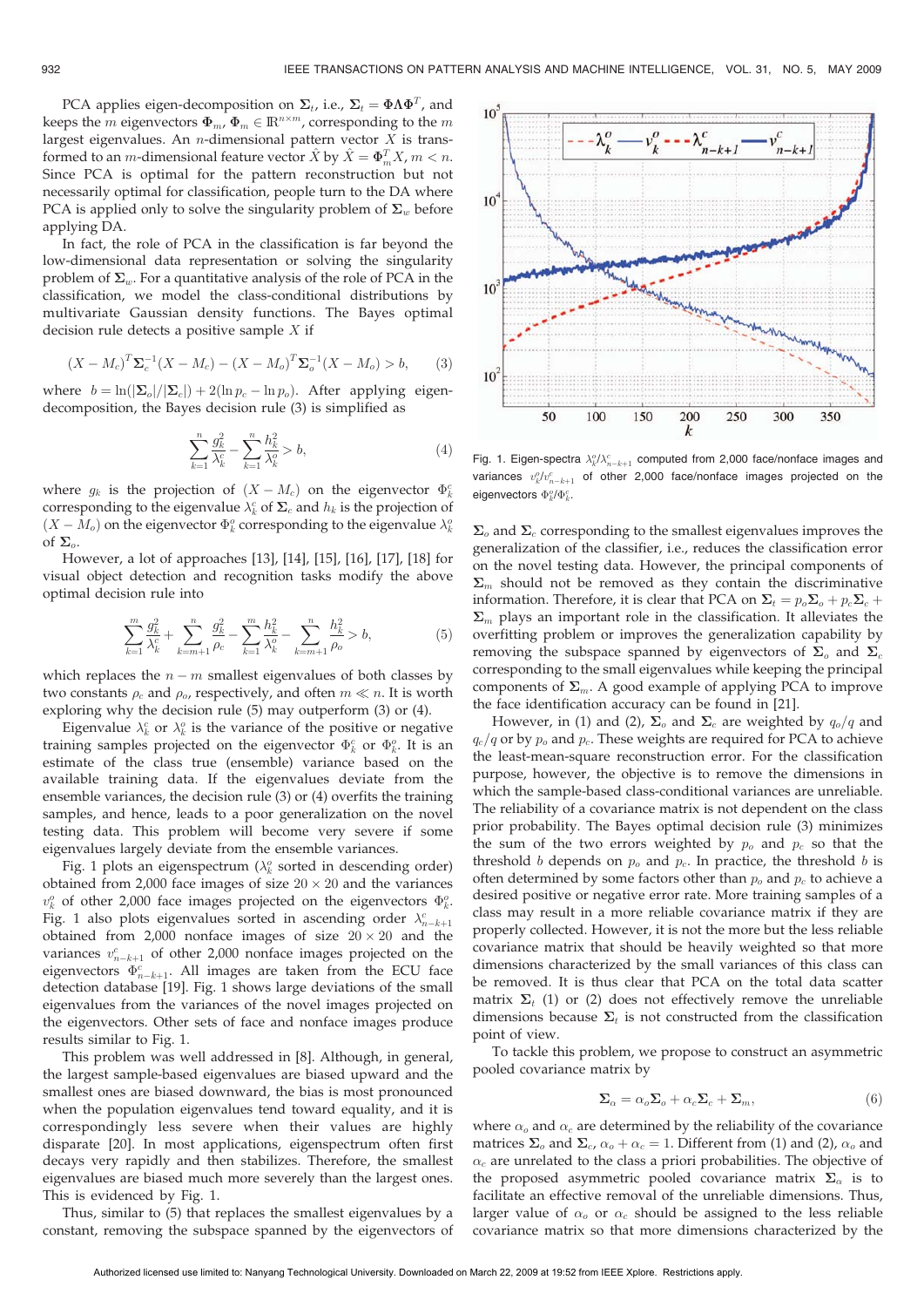

Fig. 2. Eigen-spectra  $\lambda_k^o / \lambda_{401-k}^c$  of covariance matrices computed from 8,000/800 random vectors and the ensemble variances  $v_k^o/v_{401-k}^c$  projected on the eigenvectors  $\Phi_k^o / \Phi_{401-k}^c$ .

small variances of the less reliable class can be removed by eigendecomposition of  $\Sigma_{\alpha}$ .

In the applications of verification and object detection, the positive and negative classes are highly asymmetric because the positive class represents only one particular object while the negative class represents the whole "rest of the world" that contains all other objects. Thus, it is much more difficult to collect a representative training set for the negative class than for the positive class. As a result, the reliability of the two classconditional covariance matrices greatly differs from each other. Fig. 1 clearly shows much larger biases of small eigenvalues of the nonface class than those of the face class. Even if a huge negative database is collected, samples could be heavily biased to a small subset of the "whole world." Therefore, in general, we need to assign a larger weight  $\alpha_c$  to the negative class than to the positive class. However, the optimal value of the weight is application dependent that varies from one training database to another.

If there is no prior knowledge about the class characteristics and the data collection procedure, less training samples in general result in a less reliable covariance matrix. Thus, we suggest constructing the asymmetric pooled covariance matrix in the form of

$$
\Sigma_{\alpha} = \frac{1}{q} (q_c \Sigma_o + q_o \Sigma_c) + \Sigma_m.
$$
 (7)

In sharp contrast to the scatter matrix  $\boldsymbol{\Sigma} _t$  (1) that weights the covariance matrices proportionally to the number of training samples, the proposed  $\boldsymbol{\Sigma}_{\alpha}$  (7) pools them with weights *inversely* proportional to the number of training samples.

Fig. 2 plots the eigenspectrum  $\lambda_k^o$  of a covariance matrix computed from 8,000 400-dimensional samples generated from 400 independent Gaussian random variables. The ensemble variance of the  $i<sup>th</sup>$  random variable is  $1/i$ . The ensemble variances projected on the eigenvectors  $\Phi_k^o$  are plotted in Fig. 2 (denoted by  $v_k^o$ ) to show the eigenvalue bias. Fig. 2 also plots another set of eigenvalues sorted in ascending order  $\lambda_{401-k}^c$  and the projected<br>ensemble variances of them the same random vector but veing ensemble variances  $v_{401-k}^c$  from the same random vector but using<br>800 camples only Fig. 2 clearly shows that smaller number of 800 samples only. Fig. 2 clearly shows that smaller number of training samples results in larger biases of the eigenvalues. However, PCA on  $\mathbf{\Sigma}_{t}$  (1) removes dimensions specified mainly by the small  $\lambda_k^o$  as the weight of  $\Sigma_o$  is 10 times larger than that of  $\Sigma_c$ . This is undesirable for classification. Obviously, PCA on the

proposed (7) that puts heavier weight on  $\Sigma_c$  rather than  $\Sigma_c$ removes the unreliable dimensions more effectively.

The proposed asymmetric principal component analysis (APCA) applies eigen-decomposition on  $\Sigma_{\alpha}$  (6), i.e.,

$$
\alpha_o \Sigma_o + \alpha_c \Sigma_c + \Sigma_m = \Phi \Lambda \Phi^T,
$$
\n(8)

and extracts the m eigenvectors  $\hat{\Phi}$  from  $\Phi$  corresponding to the m largest eigenvalues in  $\Lambda$ . Its purpose is neither to have a lowdimensional data representation with least-mean-square reconstruction error, nor to extract a compact feature set for fast classification. The objective of the proposed APCA is to remove the unreliable dimensions to alleviate the overfitting problem and hence to achieve better classification generalization.

#### 3 ASYMMETRIC DISCRIMINANT ANALYSIS

The objective of APCA is to alleviate overfitting problem. For a fast classification, DA is necessary to extract a compact feature set from the reliable APCA subspace. The Bhattacharyya distance measures the separability between two classes. For Gaussian distribution, its analytical form in the APCA subspace is given by

$$
D = \frac{1}{8} (\hat{M}_o - \hat{M}_c)^T \left( \frac{\hat{\Sigma}_o + \hat{\Sigma}_c}{2} \right)^{-1} (\hat{M}_o - \hat{M}_c)
$$
  
+ 
$$
\frac{1}{2} \ln \frac{|(\hat{\Sigma}_o + \hat{\Sigma}_c)/2|}{\sqrt{|\hat{\Sigma}_o||\hat{\Sigma}_c|}},
$$
(9)

where  $\hat{M}_o = \hat{\boldsymbol{\Phi}}^T M_o$ ,  $\hat{M}_c = \hat{\boldsymbol{\Phi}}^T M_c$ ,  $\hat{\boldsymbol{\Sigma}}_o = \hat{\boldsymbol{\Phi}}^T \boldsymbol{\Sigma}_o \hat{\boldsymbol{\Phi}}$ , and  $\hat{\boldsymbol{\Sigma}}_c = \hat{\boldsymbol{\Phi}}^T \boldsymbol{\Sigma}_c \hat{\boldsymbol{\Phi}}$ . Let  $\hat{\Sigma}_m = \hat{\Phi}^T \Sigma_m \hat{\Phi}$ . The first term of the Bhattacharyya distance is maximized by LDA. maximized by LDA

$$
\hat{\Sigma}_m \Phi = (\hat{\Sigma}_o + \hat{\Sigma}_c) \Phi \Lambda.
$$
 (10)

It is proven in [22] that the second term of the Bhattacharyya distance is maximized in the subspace spanned by the generalized eigenvectors corresponding to the largest  $\lambda_k + 1/\lambda_k$ , where  $\lambda_k$  is<br>the concrelized eigenvalue of matrix pair either  $(\hat{\Sigma} \hat{\Sigma})$  or the generalized eigenvalue of matrix pair either  $(\hat{\Sigma}_o, \hat{\Sigma}_c)$  or  $(\hat{\Sigma}, \hat{\Sigma})$ . We call it CDA. Obviously by is the ratio between the  $(\hat{\Sigma}_c, \hat{\Sigma}_o)$ . We call it CDA. Obviously,  $\lambda_k$  is the ratio between the time along conditional variances projected on the circonvector  $\omega^o/\omega^c$ two class-conditional variances projected on the eigenvector,  $v^o_k/v^o_k$ or  $v_k^c/v_k^o$ . Thus, the largest  $\lambda_k + 1/\lambda_k$  maximizes the sum of the two ratios  $v_k^o/v_k^o + v_k^o/v_k^o$ ratios,  $v_k^o/v_k^c + v_k^c/v_k^o$ .<br>There are three

There are three problems associated with this optimization process. First, the generalized eigenvectors of  $(\hat{\Sigma}_o, \hat{\Sigma}_c)$  are different from those of  $(\hat{\Sigma} \ \hat{\Sigma})$ . Which pair should we shooted different from those of  $(\hat{\Sigma}_c, \hat{\Sigma}_o)$ . Which pair should we choose?<br>The second problem is that  $\hat{\Sigma}$  and  $\hat{\Sigma}$  are still biased although The second problem is that  $\hat{\Sigma}_o$  and  $\hat{\Sigma}_c$  are still biased although the problem is alleviated after removing dimensions of highly biased small eigenvalues by APCA. This adversely affects the eigenvector selection. The last problem is the separate maximization of the two terms.

To tackle the first problem, we propose to solve the generalized eigenvalue problem  $\hat{\Sigma}_o \Phi = (\hat{\Sigma}_o + \hat{\Sigma}_c) \Phi \Lambda$  or  $\hat{\Sigma}_c \Phi = (\hat{\Sigma}_o + \hat{\Sigma}_c) \Phi \Lambda$ <br>instead of  $\hat{\Sigma} \Phi = \hat{\Sigma} \Phi \Lambda$  or  $\hat{\Sigma} \Phi = \hat{\Sigma} \Phi \Lambda$  all of them find instead of  $\hat{\Sigma}_{o} \Phi = \hat{\Sigma}_{c} \Phi \Lambda$  or  $\hat{\Sigma}_{c} \Phi = \hat{\Sigma}_{o} \Phi \Lambda$ . All of them find<br>dimensions that maximize or minimize the ratio hervices the dimensions that maximize or minimize the ratio between the projected variances of the two classes. However, it is better to have the eigenvectors of the former two because they are orthogonal with respect to the pooled covariance matrix while the eigenvectors of the latter two are orthogonal with respect to one of the two covariance matrices, respectively. It is easy to prove that there is no difference of applying  $\hat{\Sigma}_o \hat{\Phi} = (\hat{\Sigma}_o + \hat{\Sigma}_c) \hat{\Phi} \Lambda$  from applying  $\hat{\Sigma} \hat{\Phi} = (\hat{\Sigma} + \hat{\Sigma}) \hat{\Phi} \Lambda$ . Let be denote the concretized eigenvalues  $\hat{\Sigma}_c \Phi = (\hat{\Sigma}_o + \hat{\Sigma}_c) \overline{\Phi} \Lambda$ . Let  $\lambda_k$  denote the generalized eigenvalues of one of them. The sum of the ratios between the two classconditional variances projected on the eigenvector is  $v_k^o/v_k^o$ conditional variances projected on the eigenvector is  $v_k / v_k + v_k^c / v_k^o = \lambda_k / (1 - \lambda_k) + (1 - \lambda_k) / \lambda_k$ . It is not difficult to prove that this is maximized by  $\max_k \{ \max(\lambda_k, 1 - \lambda_k) \}.$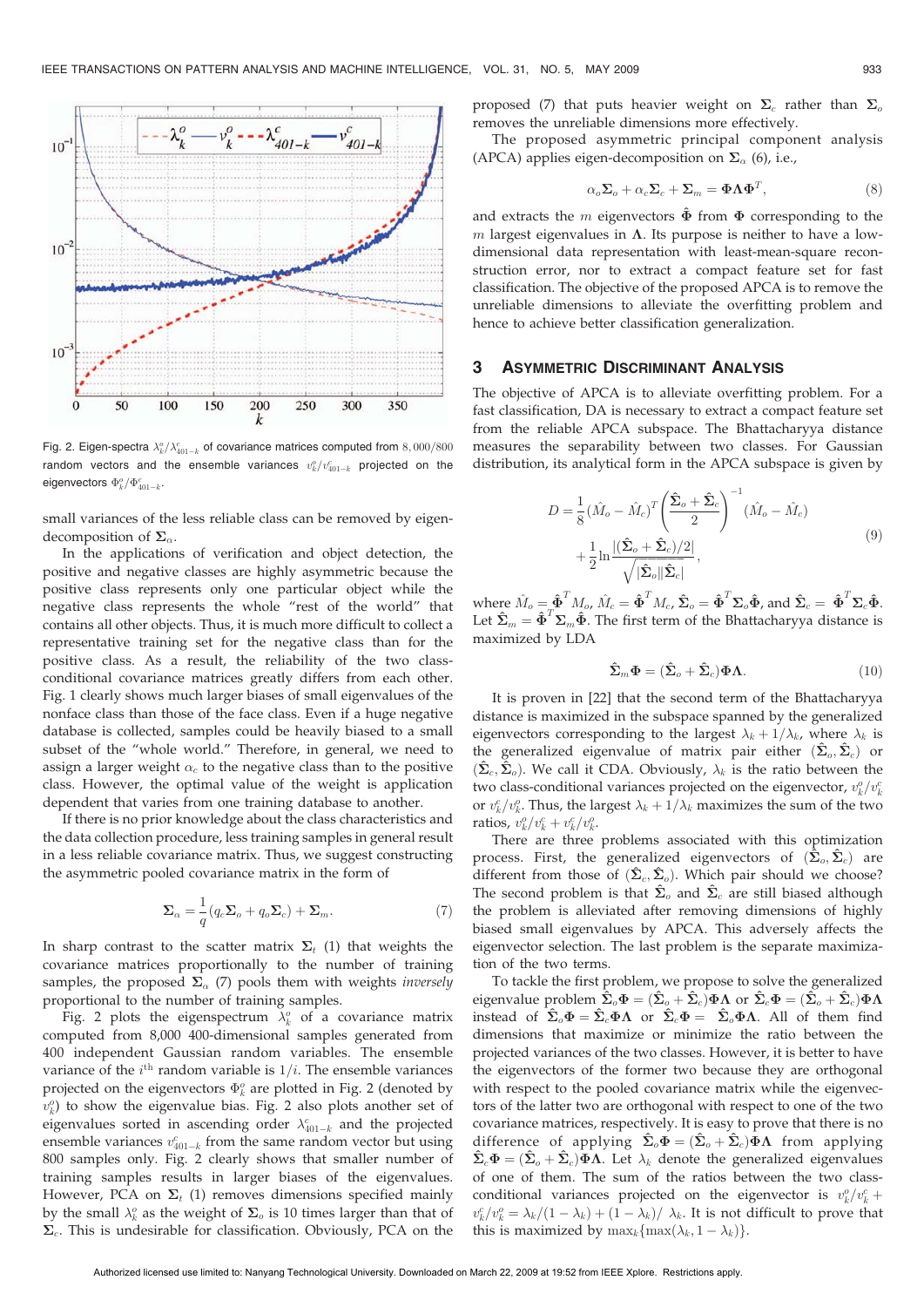

Fig. 3. Eigen-spectra  $\lambda^o_k$ ,  $\lambda^c_k$  with different decaying rates and the true variances  $v^o_k$ ,  $v^c_k$  projected on the eigenvectors  $\Phi^o_k$ ,  $\Phi^c_k$ .

The second problem is difficult to solve. The proposed APCA removes unreliable dimensions caused by small eigenvalues. The remaining large eigenvalues are in general biased upward. Larger amount of bias will be produced for the class that is worse represented by their training data. This is evidenced by Figs. 1 and 2. Furthermore, the bias is more pronounced when eigenvalues tend toward equality and less severe when their values are highly disparate. This was pointed out in [20] and is further evidenced in Fig. 3. Two thousand samples for each of the two classes are generated by a 400-dimensional random vector that obeys multivariate Gaussian distribution. The ensemble variances of the positive and negative classes decay, respectively, by  $1/i$  and  $\sqrt{1/i}$ , where *i* is the index of dimension. Fig. 3 shows the eigenspectra of the two class-conditional covariance matrices and the ensemble variances projected on the corresponding eigenvectors. It clearly shows that the different upward bias amounts between the positive and negative classes.

In general, the negative class occupies a larger subspace, and hence, has flatter eigenspectrum than the positive class. It is also more difficult to collect a representative training set for the negative class than for the positive class. As a result, eigenvalues of negative class are biased higher in the APCA principal subspace than those of the positive class, which adversely affects the discriminant evaluation. To tackle this problem, we propose to apply CDA to the regularized covariance matrices in the APCA subspace as

$$
\hat{\Sigma}_o \Phi = (\hat{\Sigma}_o + \beta \hat{\Sigma}_c) \Phi \Lambda.
$$
\n(11)

The parameter  $\beta$ ,  $0.5 < \beta < 1$ , can be determined by some prior knowledge about the asymmetry of the two classes. In general, we have  $\beta$  < 1 because the negative class occupies larger subspace, and it is more difficult to have a representative training data set than the positive class. If the discriminant evaluation (11) is applied in a small APCA principal subspace, e.g.,  $m \ll n/2$ , all eigenvalues of the negative class will most likely have higher upward biases than those of the positive class. In this case,  $\beta$  < 1 should be applied. If (11) is applied in a large principal subspace, e.g.,  $m \gg n/2$ , there are both upward- and downward-biased eigenvalues. In this case, we should let  $\beta = 1$ . The optimal value of  $\beta$  is application dependent that varies from one training task to another.

The third problem can be solved by integrating the two optimization processes (10) and (11). It is now possible because both solve the eigen-decomposition normalized by the same pooled covariance matrix. The proposed asymmetric discriminant analysis (ADA) is to solve the following generalized eigendecomposition problem:

$$
(\hat{\Sigma}_o + \gamma \hat{\Sigma}_m) \Phi = (\hat{\Sigma}_o + \beta \hat{\Sigma}_c) \Phi \Lambda
$$
\n(12)

in the APCA subspace, where  $\gamma$  is a constant that weights the discriminatory information about class mean against that about covariance. If a sufficiently large value is assigned to  $\gamma$ , the eigenvector corresponding to the largest eigenvalue approaches to the solution of LDA (10) and the remaining eigenvectors approach to the solution of (11).

The proposed asymmetric principal and discriminant analysis (APCDA) algorithm applies ADA (12) in the APCA subspace and extracts d eigenvectors  $\tilde{\Phi}$  from  $\Phi$  corresponding to the d largest max( $\lambda_k$ , 1 -  $\lambda_k$ ), where  $\lambda_k$  are the generalized eigenvalues of (12). Its purpose is to extract  $d$  discriminating features from the reliable APCA subspace. The ADA part of the APCDA algorithm differs from other approaches in three aspects: it extracts discriminant features about class mean and covariance in one eigen-decomposition; the extracted features are orthogonal with respect to the pooled covariance matrix; and the class-conditional covariance matrix is regularized.

For Gaussian distribution, the Bayes optimal classifier is simplified to a minimum Mahalanobis distance classifier. Similar to the ADA algorithm, we propose to regularize the covariance matrix in the feature space. The minimum Mahalanobis distance classifier is thus modified as

$$
\left(\tilde{X} - \tilde{M}_c\right)^T \left(\beta \tilde{\Sigma}_c\right)^{-1} \left(\tilde{X} - \tilde{M}_c\right) - \left(\tilde{X} - \tilde{M}_o\right)^T \tilde{\Sigma}_o^{-1} \left(\tilde{X} - \tilde{M}_o\right) > b,\tag{13}
$$

which is called minimum asymmetric Mahalanobis distance classifier. All variables with tilde sign in (13) are the corresponding variables in (3) projected in the APCA or APCDA feature space. An  $n$ -dimensional pattern vector  $X$  is transformed to a  $d$ -dimensional feature vector  $\tilde{X}$  by  $\tilde{X} = U^T X$ , where  $U = \hat{\Phi} \tilde{\Phi}$ ,  $\hat{\Phi} \in \mathbb{R}^{n \times m}$ ,  $\tilde{\Phi} \in \mathbb{R}^{n \times m}$ ,  $\tilde{\Phi} \in \mathbb{R}^{n \times m}$ ,  $\tilde{\Phi} \in \mathbb{R}^{n \times m}$ ,  $\tilde{\Phi} \in \mathbb{R}^{m \times d}$ , and, hence,  $\mathbf{U} \in \mathbb{R}^{n \times d}$ . The constant b is a decision the positive and threshold determined by the compromise between the positive and negative error rates in a specific application.

PCA and LDA only use the second-order statistics of the training data. As the Gaussian distribution is widely applied as a probability distribution fully specified by the second-order statistics, the quantitative analysis in this work is based on the Gaussian assumption. Nevertheless, it can also be applied for some other distributions. For example, for classification, Mahalanobis distance is only optimal under Gaussian assumption and LDA is only optimal for Gaussian distribution with the same covariance matrices of all classes. However, they are widely employed in various applications. This work may not be suitable for some classifiers where the data variance is not applied, such as the nearest neighbor classifiers. For multimodal distribution, we can decompose it into several single-modal distributions using Gaussian Mixture Model or clustering technique, and then apply the proposed approach on each single-modal distribution.

# **EXPERIMENTS**

The proposed APCDA algorithm is related to the statistical feature extraction methods PCA, LDA, CDA, and the Bayes discriminating feature (BDF) [14], [17], [18]. We shall carry out three groups of experiments to validate the analyses in the previous sections and the feasibility of the proposed methods. The minimum Mahalanobis distance classifier is applied. We first compare APCA with PCA and then compare APCDA with PCA+LDA+CDA (called PLCDA) using synthetic data. Finally, we will compare the APCA and APCDA algorithms with PCA, PLCDA, and BDF using a real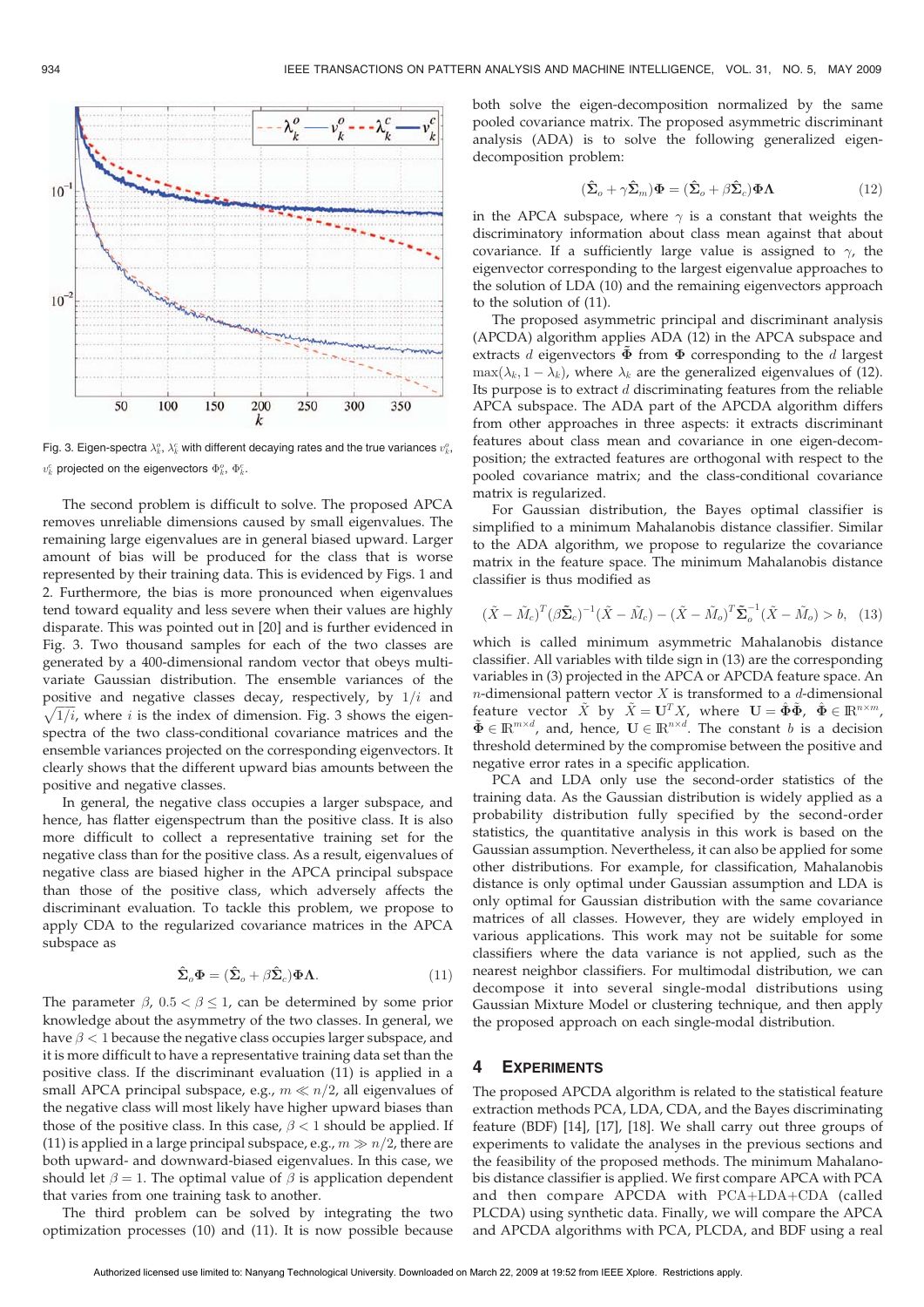| TABLE 1                                                              |
|----------------------------------------------------------------------|
| Mean $\mu$ and Standard Deviation $\sigma$ of MTER for Different $m$ |

| $_{m}$        | 300  | 280  | 260  | 240  | 220  | 200  | 180  | 160  |
|---------------|------|------|------|------|------|------|------|------|
| $PCA\mu$      | 20.1 | 20.0 | 19.9 | 19.7 | 19.4 | 19.1 | 18.7 | 18.4 |
|               | 20.0 | 19.9 | 19.8 | 19.6 | 19.2 | 18.8 | 18.4 | 18.0 |
| $APCA$ $\mu$  | 14.9 | 12.0 | 9.94 | 8.85 | 8.52 | 8.68 | 9.34 | 10.3 |
|               | 14.4 | 11.3 | 9.04 | 7.78 | 7.34 | 7.37 | 7.97 | 9.12 |
| PCA $\sigma$  | .007 | .024 | .054 | .074 | .131 | .126 | .164 | .186 |
|               | .010 | .026 | .037 | .050 | .098 | .159 | .168 | .165 |
| APCA $\sigma$ | .248 | .273 | .259 | .204 | .157 | .145 | .153 | .166 |
|               | .201 | .107 | .154 | .113 | .113 | .125 | .114 | .115 |

image database. The parameters  $\gamma = 10$ ,  $\alpha_c = 0.8$ , and  $\alpha_o = 0.2$  are kept unchanged in all experiments to test the proposed approach with significantly asymmetric parameters,  $\alpha_c/\alpha_o=4$ . For the synthetic data, we set  $\beta = 0.95$  because ADA is applied in a large subspace  $m > n/2$ . For the real image database, we set  $\beta = 0.75$ because ADA is applied in a small subspace  $m \ll n/2$ .

#### 4.1 Results of APCA on Synthetic Data

The positive data of class  $\omega_0$  are drawn from a 400-dimensional random vector  $\Omega$ <sub>o</sub> that has Gaussian distribution with zero mean and covariance matrix of  $diag\{1, 1/2^{0.5}, \ldots, 1/400^{0.5}\}$ . The negative data of class  $\omega_c$  are drawn from another Gaussian random vector  $\Omega_c$ that has covariance matrix of  $1/50^{0.25}$  diag{ $1, 1/2^{0.25}, \ldots, 1/400^{0.25}$ }. This leads to a same variance of the two classes at the 50th dimension. The means of  $\Omega_c$  are  $1/50^{0.25}$  in the 50th dimension and zero in the other dimensions. With the assumption of  $p_0 = 0.8$ and  $p_c = 0.2, 2,000$  and 500 training samples are generated from random vectors  $\Omega_0$  and  $\Omega_c$ , respectively. Similarly, 20,000 and 5,000 novel samples for  $\omega_0$  and  $\omega_c$  are, respectively, generated for testing. The minimum total error rate (MTER) over different decision thresholds  $b$  is used to measure the classification performance. Note that the Bayes rule minimizes the total error rate. Ten runs of experiments with independent training and testing sets are performed, and for each run,  $m = 400, 380, 360, \ldots, 100$  are tested. With the decrease of m, the MTERs of both PCA and APCA monotonically decrease to their minimums and then increase. Table 1 records the mean and the standard deviation of the MTER over the 10 runs. The above experiments are repeated with the uniform distribution of  $\Omega$ <sub>o</sub> and  $\Omega$ <sub>c</sub>. Results are recorded in the corresponding second rows in Table 1.

Table 1 shows that the proposed APCA consistently outperforms PCA for all numbers of features m. The Student's t-test is used to compare the means of MTER of PCA and APCA. The statistic significance or confidence level is higher than 99.95 percent for all results in Table 1. Thus, the probability of the APCA that does not outperform PCA is less than 0.0005 based on the Student's t-test. To further show the consistency of the APCA in the accuracy improvement, Fig. 4 plots the ROC curves for  $m = 200$ . It shows that APCA consistently outperforms PCA for all different decision thresholds b.

In this training task, as the positive class is much better represented by 2,000 training samples than the negative class that is represented by only 500 samples, eigenvalues of the data total scatter matrix are not good indicators of the reliability of the corresponding dimensions. Thus, it is not a surprise that the proposed APCA significantly and consistently outperforms PCA, although PCA minimizes the data reconstruction error but APCA does not.

# 4.2 Results of APCDA on Synthetic Data

The positive data of class  $\omega_o$  are drawn from a 200-dimensional Gaussian random vector  $\Omega$ <sub>o</sub> with zero mean and covariance matrix of  $diag\{1, 1/2, \ldots, 1/200\}$ . The negative data of class  $\omega_c$  are drawn



Fig. 4. ROC curves of PCA and APCA with  $m = 200$ .

from another Gaussian random vector  $\Omega_c$  that has covariance matrix of  $1/20^{0.5}$  diag{ $1, 1/2^{0.5}, \ldots$ ,  $1/200^{0.5}$ }. The means of  $\Omega_c$  are  $1/20^{0.5}$  in the 20th dimension and zero in the other dimensions. A total of 210 samples and 10,000 novel samples for each class are generated, respectively, for training and testing. Data dimensionality is reduced by PCA or APCA, and PLCDA and APCDA are applied to extract d discriminative features with  $m = 120$ . Fig. 5 shows the mean of the MTER over 10 runs of experiments with independent training and testing sets.

Although the two classes have the same number of training samples, Fig. 5 shows that APCA outperforms PCA for all numbers of features as the "larger" class has flatter eigenspectrum, and hence, larger eigenvalue bias. However, if the dimension is overreduced, APCA may not outperform PAC, as shown in Fig. 5. Note that although the covariance matrices are of full rank, the discriminant analyses LDA+CDA and ADA perform very badly if applying them directly on the original 200 dimensional space. However, after applying PCA or APCA to remove the unreliable dimensions, the discriminant analysis  $LDA+CDA$  or ADA outperforms PCA or APCA. Fig. 5 shows that the overdimension reduction by PCA or APCA results in sharp increase of the classification error while the discriminant



Fig. 5. Mean of the MTER against the number of features.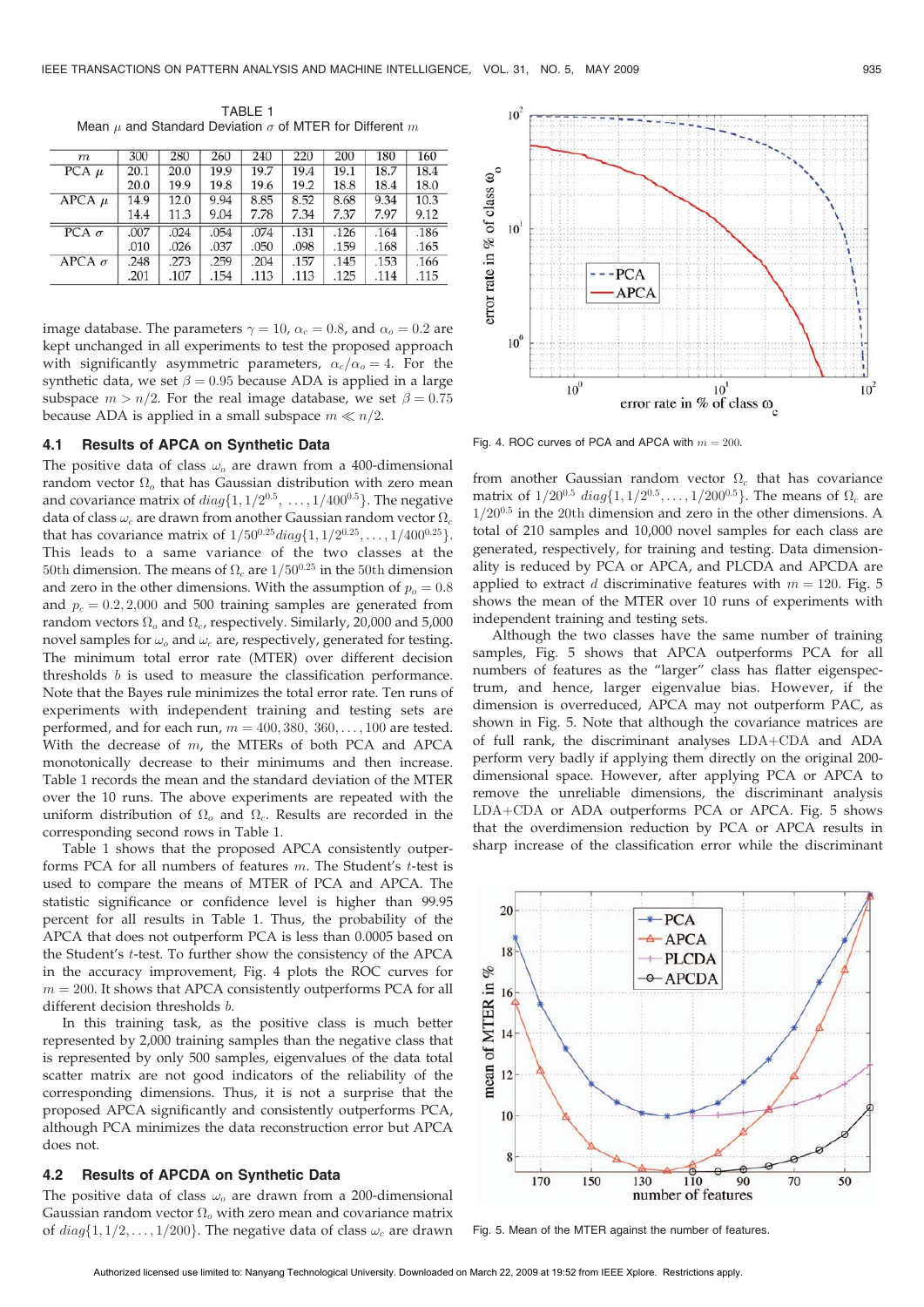| TABLE 2                                                                   |  |
|---------------------------------------------------------------------------|--|
| Mean $\mu$ and Standard Deviation $\sigma$ of MTER for Different m or $d$ |  |

| $m$ or $d$     | 110  | 100  | 90   | 80   | 70   | 60   | 50   |
|----------------|------|------|------|------|------|------|------|
| $PCA$ $\mu$    | 10.2 | 10.6 | 11.6 | 12.7 | 14.3 | 16.5 | 18.5 |
| $APCA$ $\mu$   | 7.60 | 8.16 | 9.18 | 10.3 | 11.9 | 14.3 | 17.1 |
| PLCDA $\mu$    | 9.99 | 10.0 | 10.1 | 10.3 | 10.5 | 10.9 | 11.5 |
| APCDA $\mu$    | 7.26 | 7.27 | 7.38 | 7.53 | 7.87 | 8.32 | 9.09 |
| PCA $\sigma$   | .575 | .444 | .371 | .546 | .409 | .534 | .539 |
| APCA $\sigma$  | .362 | .411 | .546 | .578 | .521 | .555 | .687 |
| PLCDA $\sigma$ | .605 | .611 | .557 | .596 | .584 | .603 | .726 |
| APCDA $\sigma$ | .452 | .468 | .468 | .462 | .464 | .464 | .469 |

methods  $LDA+CDA$  and  $ADA$  are much less sensitive to the number of features. Among all tested methods, the best classification results are achieved by the proposed APCDA  $APCA+ADA$ ) consistently for all number of features. Table 2 numerically records the mean and the standard deviation of the MTER over the 10 runs of experiments. The statistic significance comparing APCDA and PLCDA is higher than 99.95 percent for all results in Table 1 based on the Student's  $t$ -test. Thus, the probability of the APCDA that does not outperform PLCDA is less than 0.0005.

#### 4.3 Results on Real Image Data of Face Detection

The database is taken from the ECU face and skin detection database created by Edith Cowan University [19]. It contains 9,339 face images with various lighting, pose, and expression variations, and 8,951 nonface images randomly extracted from natural images and normalized into the size of  $20 \times 20$ . Fig. 6 shows 20 face and nonface images in the database.

Four sets of experiments are carried out, each of which has distinct testing set. In the database partition  $i, i = 1, 2, 3, 4$ , the *i*th 25 percent of face and nonface images in the database are picked out for testing and the remaining 75 percent of images serve as the training data. Thus, all 18,290 images have served as testing samples once and only once in the four sets of experiments. We first apply PCA and APCA to reduce the dimension from 400 to  $m = 390, 380, \ldots, 30, 20$ . For all the four database partitions, the equal error rates (EERs) of both PCA and APCA monotonically decrease to their minimums at the dimensionality around 90 and then increase. Thus, PLCDA and APCDA are applied to extract  $d$ features with  $m$  fixed at 90. Fig. 7 plots the average EER over the four database partitions against the number of features  $m$  (for PCA and APCA) or d (for PLCDA and APCDA). It shows that APCA outperforms PCA consistently, but has problem if the dimensionality is overreduced. The proposed APCDA achieves the best detection results consistently for all number of features tested.

To have a full picture of the face detection performances at various decision thresholds, Fig. 8 plots the average ROC curves over the four database partitions with  $d = 50$ . The number of the principal components of the BDF approach is  $M = 10$ , as suggested in [18]. (Indeed, BDF has much better results with  $M = 10$  than that



Fig. 6. Sample images taken from the ECU database.



Fig. 7. Average equal error rate over the four database partitions against the number of features.



Fig. 8. Average ROC curves over the four database partitions with  $m = 90$ ,  $d = 50$ for PLCDA and APCDA,  $m = 50$  for PCA and APCA, and  $M = 10$  for BDF.

with  $M = 50$ .) From Fig. 8, we see that BDF performs worse than PCA at most operating thresholds. This suggests that, for this detection task, removing the unreliable dimensions is a better way than keeping them and scaling them by the average eigenvalues over these dimensions. It is a surprise that the discriminant approach PLCDA is not always better than PCA alone. For some operating points, APCA does not outperform PCA because the dimension is overreduced (from 400 to 50). Although the relative detection performances of the five approaches vary at different operating thresholds, the proposed APCDA approach consistently outperforms the other methods at all operating thresholds.

TABLE 3 False Face Rejection Rate in Percent at Small Number of False Detections (#FD) out of 8,951 Nonface Images

| # $FD$       |      |      | 16   | 24   | 32   | 40   | 48   | 56   |
|--------------|------|------|------|------|------|------|------|------|
| <b>BDF</b>   | 17.2 | 13.8 | 12.0 | 11.0 | 10.3 | 9.67 | 9.35 | 8.97 |
| <b>PCA</b>   | 26.5 | 11.8 | 9.31 | 8.01 | 5.63 | 5.19 | 4.86 | 4.56 |
| <b>APCA</b>  | 24.5 | 12.7 | 11.8 | 7.26 | 5.77 | 4.57 | 4.18 | 4.04 |
| <b>PLCDA</b> | 9.75 | 5.91 | 4.78 | 4.33 | 4.21 | 3.94 | 3.63 | 3.48 |
| <b>APCDA</b> | 4.64 | 3.02 | 2.66 | 2.31 | 2.07 | 1.96 | 1.78 | 1.77 |